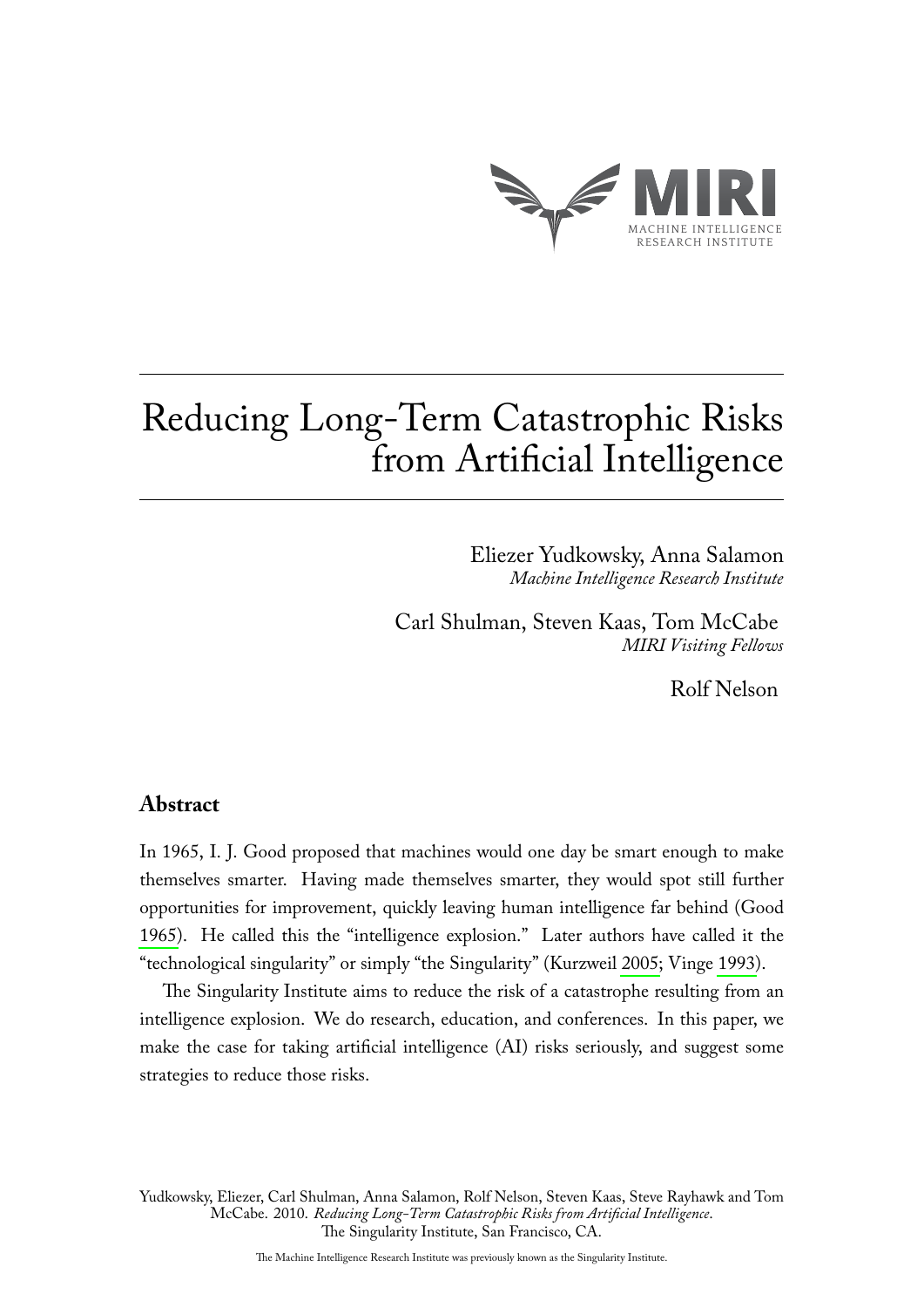#### **1. What We're (Not) About**

The Singularity Institute doesn't know exactly when the intelligence explosion will occur, but we'd like to figure out how to make its consequences good rather than bad. We do not see ourselves as having the job of foretelling that it will go well or poorly. If the outcome were predetermined there would be no point in trying to intervene.

We suspect that AI is primarily a software problem that will require new insight, not a hardware problem that will fall to Moore's Law. We are interested in rational analyses of AI risks, not storytelling.

#### **2. Indifference, Not Malice**

Notions of a "robot rebellion," in which AIs spontaneously develop primate-like resentment for their low tribal status, are the stuff of science fiction. The more plausible danger stems not from malice, but from the fact that human survival requires scarce resources: resources for which AIs may have other uses (Omohundro [2008,](#page-7-2) [2007\)](#page-7-3). Superintelligent AIs with access to pervasive data networks and autonomous robotics could radically alter their environment. For example, they could harvest all available solar, chemical, and nuclear energy. If such AIs found uses for this energy that better furthered their goals than supporting human life, human survival would become unlikely.

Many AIs will converge toward a tendency to maximize some goal (Omohundro [2008\)](#page-7-2). For instance, AIs developed under evolutionary pressures would be selected for values that maximized reproductive fitness, and would prefer to allocate resources to reproduction rather than to supporting humans (Bostrom [2004\)](#page-7-4). Such unsafe AIs might actively mimic safe benevolence until they became powerful, since being destroyed would prevent them from working toward their goals. Thus, a broad range of AI designs may initially appear safe, but if developed to the point of an intelligence explosion could cause human extinction in the course of optimizing the Earth for their goals.

#### **3. An Intelligence Explosion May Be Sudden**

The pace of an intelligence explosion depends on two conflicting pressures. Each improvement in AI technology increases the ability of AIs to research more improvements, but an AI may also face the problem of diminishing returns as the easiest improvements are achieved first.

The rate of improvement is hard to estimate, but several factors suggest it would be high. The predominant view in the AI field is that the bottleneck for powerful AI is software, not hardware. Continued rapid hardware progress is expected in coming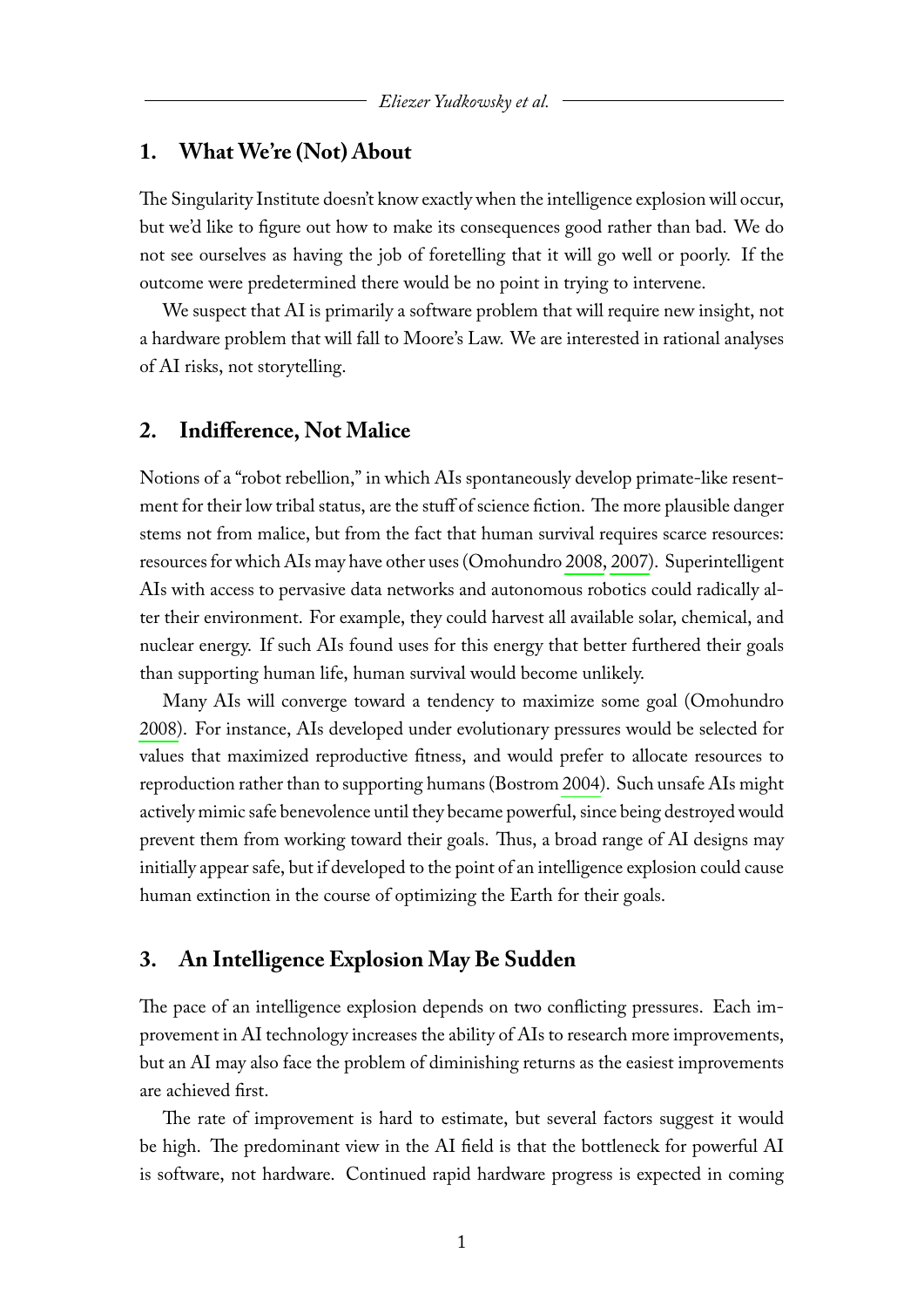decades (ITRS [2007\)](#page-7-5). If and when the powerful AI software is developed, there may by that time be a glut of hardware available to run many copies of AIs, and to run them at high speeds. This could amplify the effects of AI improvements (Hanson, [forthcoming\)](#page-7-6).

Humans are not optimized for intelligence. Rather, we are the first and possibly dumbest species capable of producing a technological civilization. The first AI with humanlike AI research abilities might be able to reach superintelligence rapidly—in particular, more rapidly than researchers and policy-makers can develop adequate safety measures.

#### **4. Is Concern Premature?**

We don't know how to build an AI with human-level intelligence, so we can't have much confidence that it will arrive in the next few decades. But we also can't rule out unforeseen advances. Past underestimates of the difficulty of AI (perhaps most infamously, those made for the 1956 Dartmouth Conference [McCarthy et al. [1955\]](#page-7-7)) do not guarantee that AI will never succeed. We need to take into account both repeated discoveries that the problem is more difficult than expected and incremental progress in the field. Advances in AI and machine learning algorithms (Russell and Norvig [2010\)](#page-8-1), increasing R&D expenditures by the technology industry, hardware advances that make computation-hungry algorithms feasible (ITRS [2007\)](#page-7-5), enormous datasets (Halevy, Norvig, and Pereira [2009\)](#page-7-8), and insights from neuroscience give us advantages that past researchers lacked. Given the size of the stakes and the uncertainty about AI timelines, it seems best to allow for the possibility of medium-term AI development in our safety strategies.

#### **5. Friendly AI**

Concern about the risks of future AI technology has led some commentators, such as Sun co-founder Bill Joy, to suggest the global regulation and restriction of such technologies (Joy [2000\)](#page-7-9). However, appropriately designed AI could offer similarly enormous benefits.

An AI smarter than humans could help us eradicate diseases, avert long-term nuclear risks, and live richer, more meaningful lives. Further, the prospect of those benefits along with the competitive advantages from AI would make a restrictive global treaty difficult to enforce.

The Singularity Institute's primary approach to reducing AI risks has thus been to promote the development of AI with benevolent motivations that are reliably stable under self-improvement, what we call "Friendly AI" (Yudkowsky [2008a\)](#page-8-2).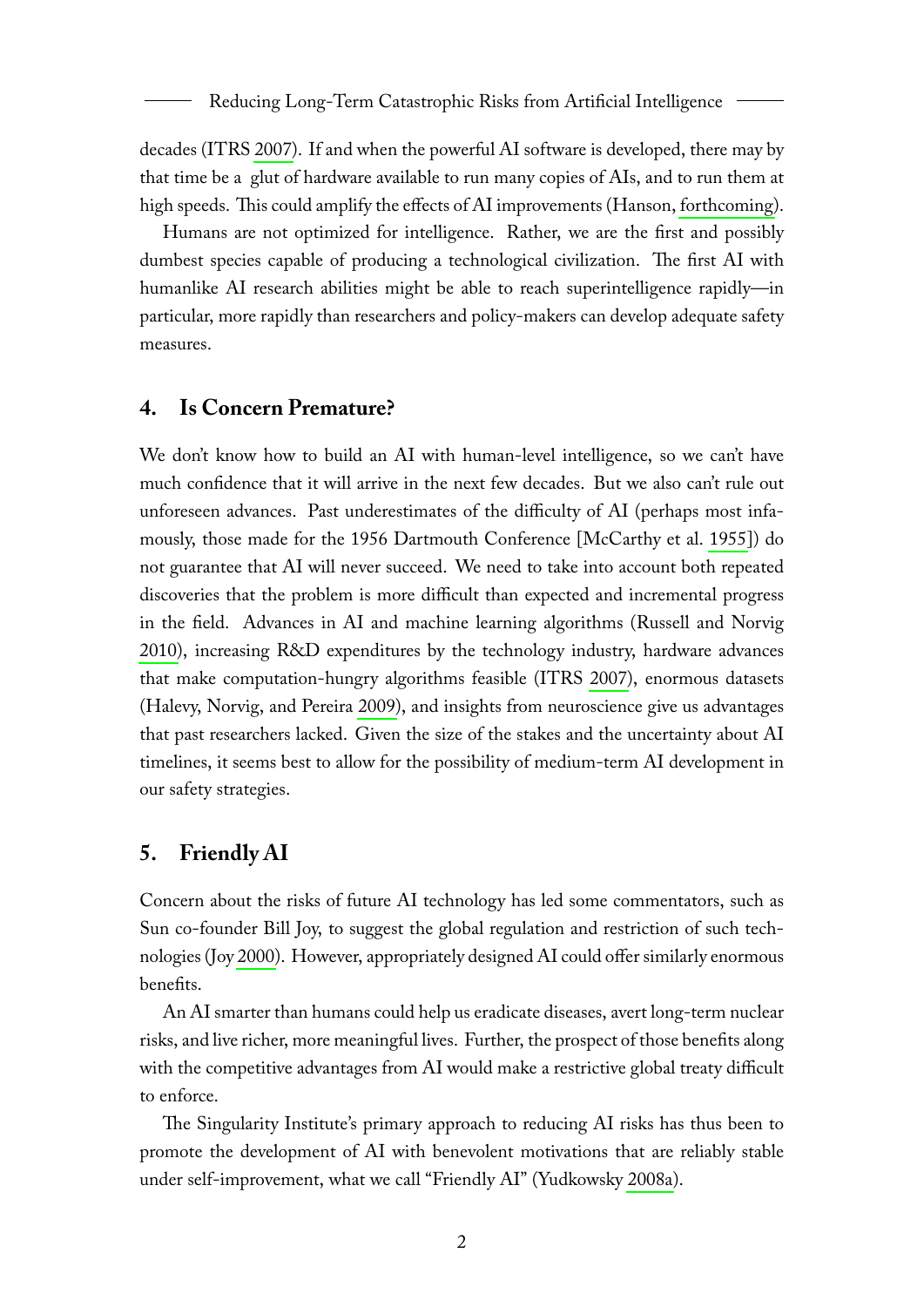To very quickly summarize some of the key ideas in Friendly AI:

- 1. We can't make guarantees about the final outcome of an agent's interaction with the environment, but we may be able to make guarantees about what the agent is trying to do, given its knowledge. We can't determine that Deep Blue will win against Kasparov just by inspecting Deep Blue, but an inspection might reveal that Deep Blue searches the game tree for winning positions rather than losing ones.
- 2. Because code executes on the almost perfectly deterministic environment of a computer chip, we may be able to make strong guarantees about an agent's motivations (including how that agent rewrites itself ), even though we can't logically prove the outcomes of particular tactics chosen. This is important, because if the agent fails with a tactic, it can update its model of the world and try again. But during selfmodification, the AI may need to implement a million code changes, one after the other, without any of them having catastrophic effects.
- 3. Gandhi doesn't want to kill people. If someone offers Gandhi a pill that he knows will alter his brain to make him want to kill people, then Gandhi will likely refuse to take the pill. In the same way, most utility functions should be stable under reflection, provided that the AI can correctly project the result of its own selfmodifications. Thus, the problem of Friendly AI is not in creating an extra conscience module that constrains the AI despite its preferences. Rather, the challenge is in reaching into the enormous design space of possible minds and selecting an AI that prefers to be Friendly.
- 4. Human terminal values are extremely complicated. This complexity is not introspectively visible at a glance. The solution to this problem may involve designing an AI to learn human values by looking at humans, asking questions, scanning human brains, etc., rather than an AI preprogrammed with a fixed set of imperatives that sounded like good ideas at the time.
- 5. The explicit moral values of human civilization have changed over time, and we regard this change as progress. We also expect that progress may continue in the future. An AI programmed with the explicit values of 1800 might now be fighting to reestablish slavery. Static moral values are clearly undesirable, but most random changes to values will be even less desirable. Every improvement is a change, but not every change is an improvement. Perhaps we could program the AI to "do what we would have told you to do if we knew everything you know" and "do what we would've told you to do if we thought as fast as you do and could consider many more possible lines of moral argument" and "do what we would tell you to do if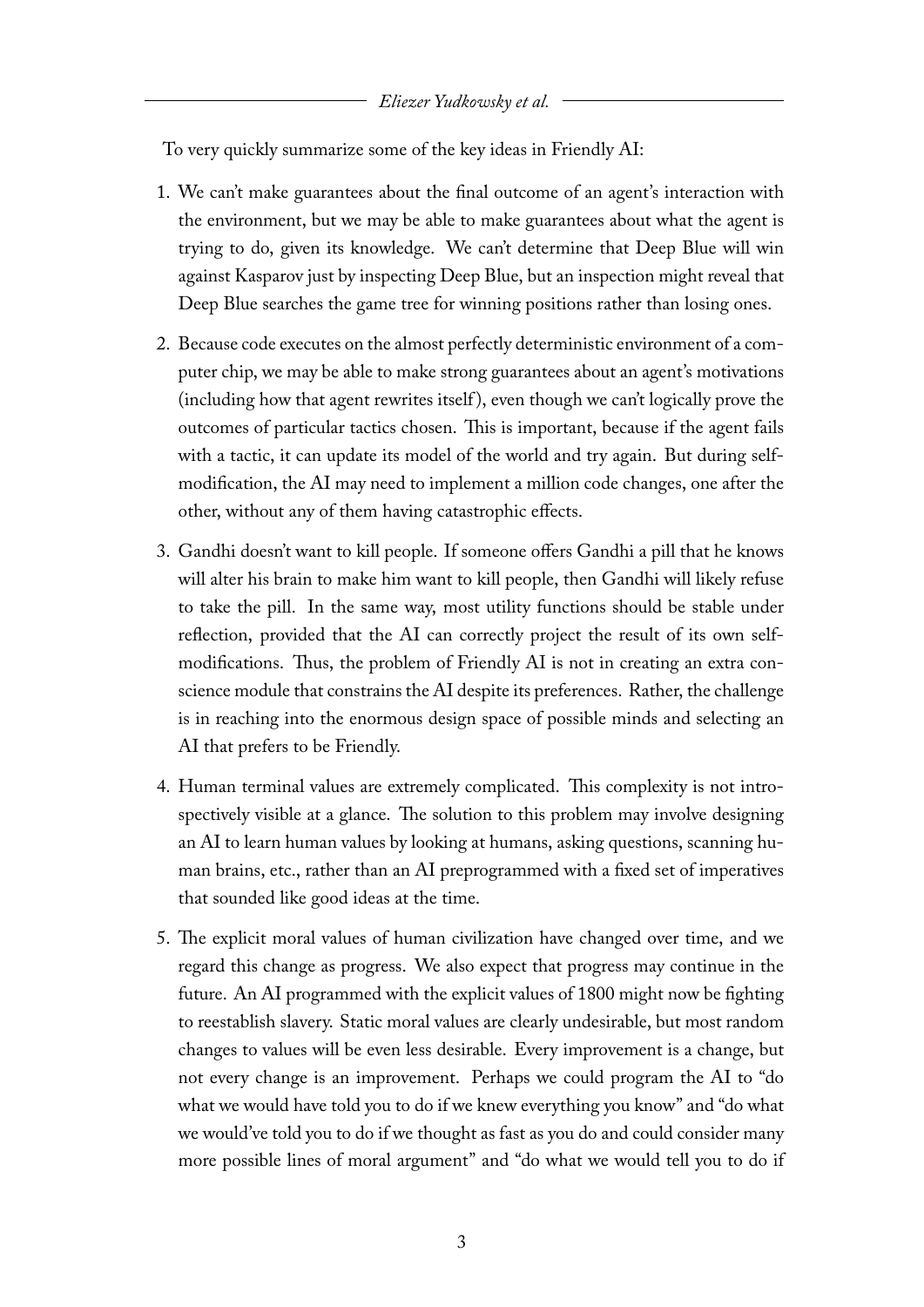we had your ability to reflect on and modify ourselves." In moral philosophy, this approach to moral progress is known as reflective equilibrium (Rawls [1971\)](#page-8-3).

#### **6. Seeding research programs**

As we get closer to advanced AI, it will be easier to learn how to reduce risks effectively. The interventions to focus on today are those whose benefits will compound over time. Possibilities include:

- Friendly AI: Theoretical computer scientists can investigate AI architectures that selfmodify while retaining stable goals. Theoretical toy systems exist now: Gödel machines make provably optimal self-improvements given certain assumptions (Schmidhuber [2007\)](#page-8-4). Decision theories are being proposed that aim to be stable under self-modification (Drescher [2006\)](#page-7-10). These models can be extended incrementally into less idealized contexts.
- **Stable brain emulations:** One route to safe AI may start with human brain emulation. Neuroscientists can investigate the possibility of emulating the brains of individual humans with known motivations, while evolutionary theorists can investigate methods to prevent dangerous evolutionary dynamics, and social scientists can investigate social or legal frameworks to channel the impact of emulations in positive directions (Sandberg and Bostrom [2008\)](#page-8-5).
- **Models of AI risks:** Researchers can build models of AI risks and of AI growth trajectories, using tools from game theory, evolutionary analysis, computer security, or economics (Bostrom [2004;](#page-7-4) Hall [2007;](#page-7-11) Hanson, [forthcoming;](#page-7-6) Omohundro [2007;](#page-7-3) Yudkowsky [2008a\)](#page-8-2). If such analysis is done rigorously it can help to channel the efforts of scientists, graduate students, and funding agencies to the areas with the greatest potential benefits.
- **Institutional improvements:** Major technological risks are ultimately navigated by society as a whole. Success requires that society understand and respond to scientific evidence. Knowledge of the biases that distort human thinking around catastrophic risks (Yudkowsky [2008b\)](#page-8-6), improved methods for probabilistic forecasting (Rayhawk et al. [2009\)](#page-8-7) or risk analysis (Matheny [2007\)](#page-7-12), and methods for identifying and aggregating expert opinions (Hanson [1996\)](#page-7-13) can all improve the odds of a positive Singularity. So can methods for international cooperation around AI development, and for avoiding an AI "arms race" that might be won by the competitor most willing to trade off safety measures for speed (Shulman [2009\)](#page-8-8).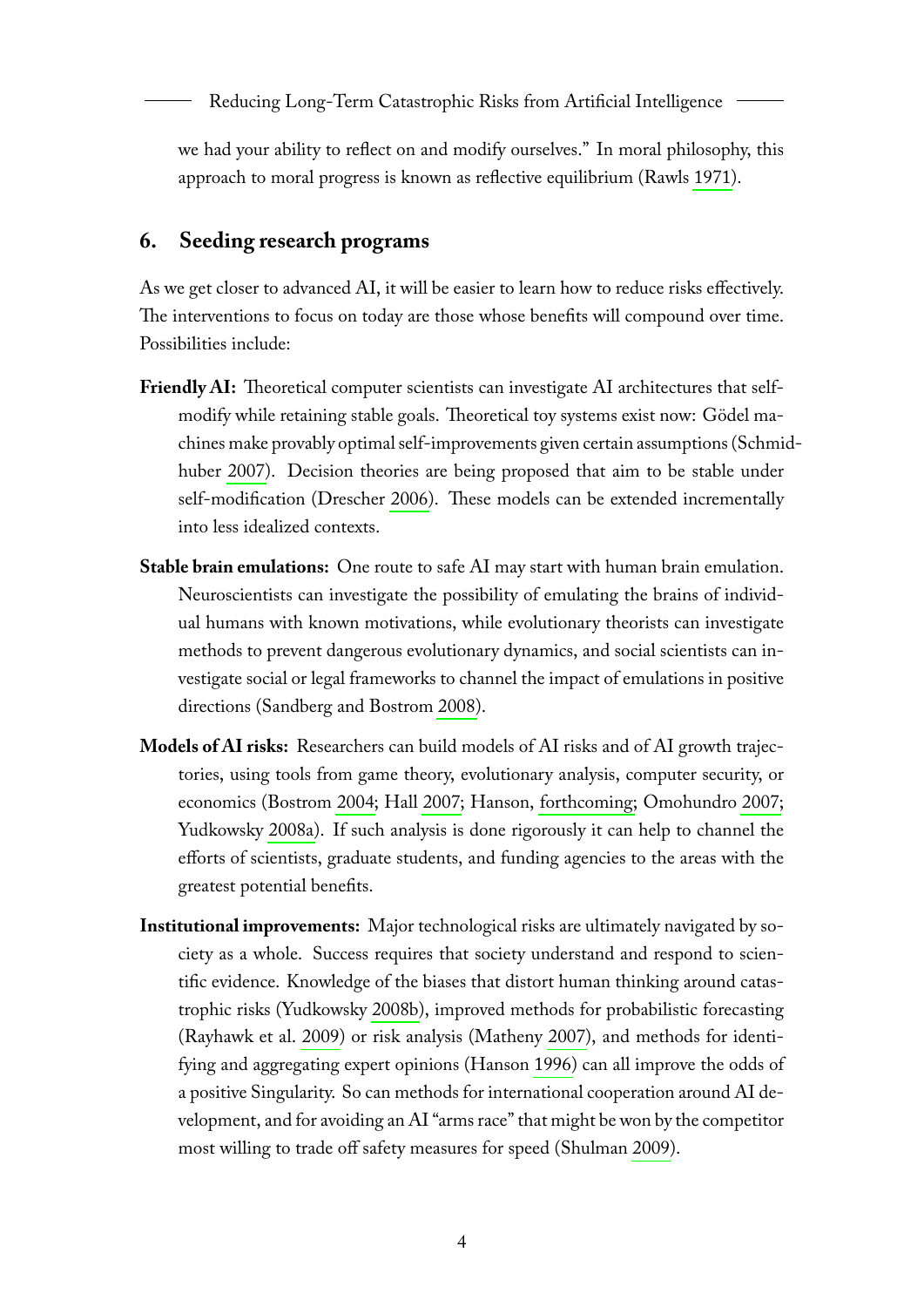#### **7. Our Aims**

We aim to seed the above research programs. We are too small to carry out all the needed research ourselves, but we can get the ball rolling.

We have groundwork already. We have: (a) seed research about catastrophic AI risks and AI safety technologies; (b) human capital; and (c) programs that engage outside research talent, including our annual Singularity Summits and our Visiting Fellows program.

Going forward, we plan to continue our recent growth by scaling up our visiting fellows program, extending the Singularity Summits and similar academic networking, and writing further papers to seed the above research programs, in-house or with the best outside talent we can find. We welcome potential co-authors, Visiting Fellows, and other collaborators, as well as any suggestions or cost-benefit analyses on how to reduce catastrophic AI risk.

#### **8. The Upside and Downside of Artificial Intelligence**

Human intelligence is the most powerful known biological technology. But our place in history probably rests not on our being the smartest intelligences that could exist, but rather on being the first intelligences that did exist. We probably are to intelligence what the first replicator was to biology. The first single-stranded RNA capable of copying itself was not a sophisticated, robust replicator—but it still had an important place in history, due to being first.

The future of intelligence is, hopefully, *much* greater than its past. The origin and shape of human intelligence may end up playing a critical role in the origin and shape of future civilizations on a much larger scale than one planet. And the origin and shape of the first self-improving Artificial Intelligences humanity builds may have a similarly large impact, for similar reasons. The values of future intelligences will shape future civilizations. What stands to be won or lost are the values of future intelligences, and thus the values of future civilizations.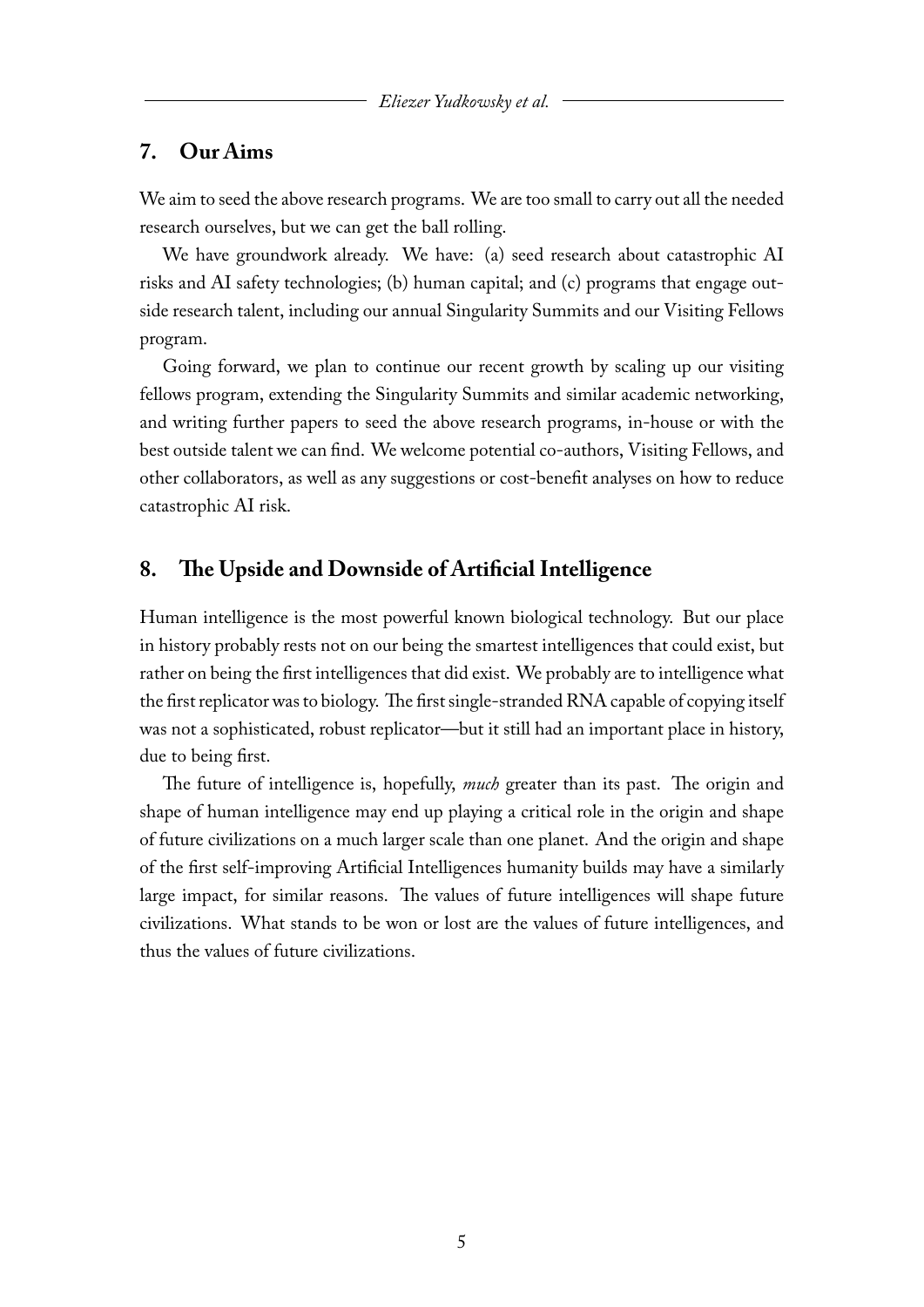Reducing Long-Term Catastrophic Risks from Artificial Intelligence

## **9. Recommended Reading**

This has been a very quick introduction. For more information, please contact [louie@intelligence.org](mailto:louie@intelligence.org) or see:

For a general overview of AI catastrophic risks: Yudkowsky [\(2008a\)](#page-8-2).

For discussion of self-modifying systems' tendency to approximate optimizers and fully exploit scarce resources: Omohundro [\(2008\)](#page-7-2).

For discussion of evolutionary pressures toward software minds aimed solely at reproduction: Bostrom [\(2004\)](#page-7-4).

For tools for doing cost-benefit analysis on human extinction risks, and a discussion of gaps in the current literature: Matheny [\(2007\)](#page-7-12).

For an overview of potential causes of human extinction, including AI: Bostrom [\(2002\)](#page-7-14).

For an overview of the ethical problems and implications involved in creating a superintelligent AI: Bostrom [\(2003\)](#page-7-15).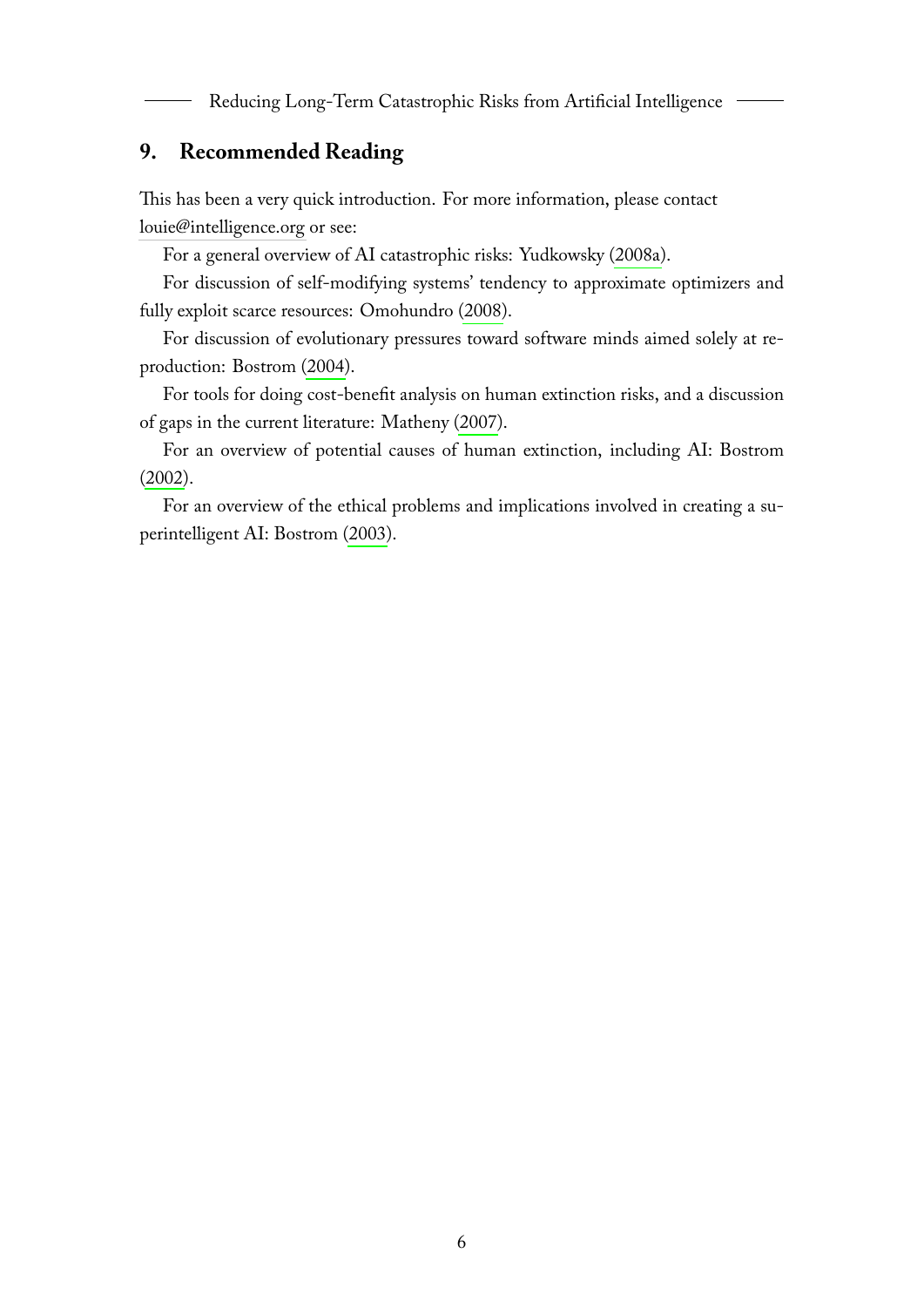### **References**

- <span id="page-7-15"></span><span id="page-7-14"></span>Bostrom, Nick. 2002. "Existential Risks: Analyzing Human Extinction Scenarios and Related Hazards." *Journal of Evolution and Technology* 9. <http://www.jetpress.org/volume9/risks.html>.
	- . 2003. "Ethical Issues in Advanced Artificial Intelligence." In *Cognitive, Emotive and Ethical Aspects of Decision Making in Humans and in Artificial Intelligence,* edited by Iva Smit and George E. Lasker, 12–17. Vol. 2. Windsor, ON: International Institute for Advanced Studies in Systems Research / Cybernetics.
	- . 2004. "The Future of Human Evolution." In *Two Hundred Years After Kant, Fifty Years After Turing,* edited by Charles Tandy, 339–371. Vol. 2. Death and Anti-Death. Palo Alto, CA: Ria University Press.
- <span id="page-7-16"></span><span id="page-7-4"></span>Bostrom, Nick, and Milan M. Ćirković, eds. 2008. *Global Catastrophic Risks.*New York: Oxford University Press.
- <span id="page-7-10"></span>Drescher, Gary L. 2006. *Good and Real: Demystifying Paradoxes from Physics to Ethics.* Bradford Books. Cambridge, MA: MIT Press.
- <span id="page-7-0"></span>Good, Irving John. 1965. "Speculations Concerning the First Ultraintelligent Machine." In *Advances in Computers,* edited by Franz L. Alt and Morris Rubinoff, 31–88. Vol. 6. New York: Academic Press. doi:[10.1016/S0065-2458\(08\)60418-0](http://dx.doi.org/10.1016/S0065-2458(08)60418-0).
- <span id="page-7-8"></span>Halevy, Alon, Peter Norvig, and Fernando Pereira. 2009. "The Unreasonable Effectiveness of Data."*IEEE Intelligent Systems* 24 (2): 8–12. doi:[10.1109/MIS.2009.36](http://dx.doi.org/10.1109/MIS.2009.36).
- <span id="page-7-11"></span>Hall, John Storrs. 2007. *Beyond AI: Creating the Conscience of the Machine.* Amherst, NY: Prometheus Books.
- <span id="page-7-13"></span><span id="page-7-6"></span>Hanson, Robin. 1996. "Idea Futures." Unpublished manuscript, June 12. Accessed May 20, 2012. [http:](http://hanson.gmu.edu/ideafutures.html) [//hanson.gmu.edu/ideafutures.html](http://hanson.gmu.edu/ideafutures.html).
	- . Forthcoming. "Economic Growth Given Machine Intelligence." *Journal of Artificial Intelligence Research.* Preprint at. <http://hanson.gmu.edu/aigrow.pdf>.
- <span id="page-7-5"></span>ITRS. 2007. *International Technology Roadmap for Semiconductors: 2007 Edition.*International Technology Roadmap for Semiconductors. <http://www.itrs.net/Links/2007ITRS/Home2007.htm>.
- <span id="page-7-9"></span>Joy, Bill. 2000. "Why the Future Doesn't Need Us." *Wired,* April. [http://www.wired.com/wired/](http://www.wired.com/wired/archive/8.04/joy.html) [archive/8.04/joy.html](http://www.wired.com/wired/archive/8.04/joy.html).
- <span id="page-7-1"></span>Kurzweil, Ray. 2005. *The Singularity Is Near: When Humans Transcend Biology.* New York: Viking.
- <span id="page-7-12"></span>Matheny, Jason G. 2007. "Reducing the Risk of Human Extinction." *Risk Analysis* 27 (5): 1335–1344. doi:[10.1111/j.1539-6924.2007.00960.x](http://dx.doi.org/10.1111/j.1539-6924.2007.00960.x).
- <span id="page-7-7"></span>McCarthy, John, Marvin Minsky, Nathan Rochester, and Claude Shannon. 1955. *A Proposal for the Dartmouth Summer Research Project on Artificial Intelligence.* Formal Reasoning Group, Stanford University, Stanford, CA, August 31.
- <span id="page-7-3"></span><span id="page-7-2"></span>Omohundro, Stephen M. 2007. "The Nature of Self-Improving Artificial Intelligence." Paper presented at Singularity Summit 2007, San Francisco, CA, September 8–9. [http://intelligence.org/](http://intelligence.org/summit2007/overview/abstracts/#omohundro) [summit2007/overview/abstracts/#omohundro](http://intelligence.org/summit2007/overview/abstracts/#omohundro).
	- . 2008. "The Basic AI Drives." In *Artificial General Intelligence 2008: Proceedings of the First AGI Conference,* edited by Pei Wang, Ben Goertzel, and Stan Franklin, 483–492. Frontiers in Artificial Intelligence and Applications 171. Amsterdam: IOS.